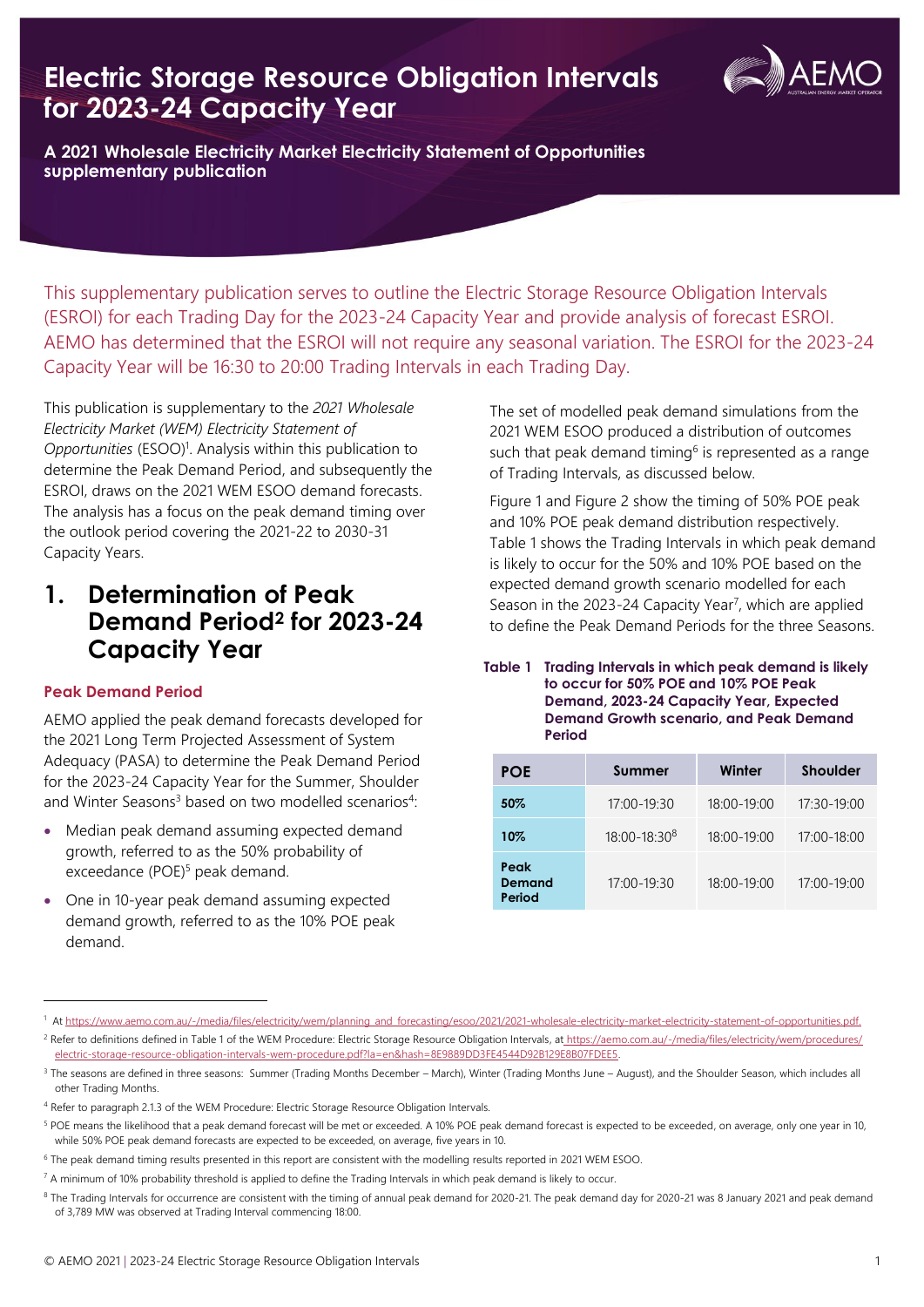







SUMMER SHOULDER WINTER

## **2. Determination of ESROI for 2023-24 Capacity Year**

The ESROI is required to be eight contiguous Trading Intervals<sup>9</sup>. Based on analysis of Peak Demand Periods, AEMO has determined ESROI for the 2023-24 Capacity Year to:

• Commence at Trading Interval 16:30 and conclude at Trading Interval 20:00 for each Trading Day

AEMO considers the ESROI spanning from Trading Intervals 16:30 to 20:00, of which the Peak Demand Periods are subsets, would provide sufficient coverage across all Seasons, and therefore considers it unnecessary to seasonally vary the ESROI for the 2023-24 Capacity

Year. AEMO's peak demand modelling shows that it is highly unlikely that either the 50% POE or the 10% POE peak demand will occur outside of the 16:30 to 20:00 ESROI among all Seasons<sup>10</sup>.

In determining the ESROI, AEMO has also considered the operational requirements of the SWIS. It was identified that the defined ESROI conforms well for Medium Term PASA, as ESR would be available during high demand periods. The ESROI are not operationally relevant for Short Term PASA, as it is performed on blocks of 6-hour periods of the day (as specified in WEM Rules) that are not lined up to capture the natural peak times of the day.

# **3. Forecast of future ESROI**

The ESROI, consisting of Trading Intervals 16:30 to 20:00, are applied to examine the coverage<sup>11</sup> across the outlook period for the 50% and 10% POE forecasts, as shown in Figure 3 and Figure 4 respectively. While these ESROI were initially determined to maximise the coverage of the Peak Demand Period in the 2023-24 Capacity Year, it also captures at least 90% of probability of occurrence across the 10-year outlook period for both forecasts.

The probability of coverage improves between 2020-21 and 2023-24. This could be explained by the forecast of increased uptake of behind-the-meter photovoltaics (PV) that increases the probability of peak demand timing occurring later in the day after 16:30 (start time of ESROI) from 2020-21 to 2023-24.

AEMO acknowledges that because the model is stochastic, there is a small amount of variability in outcomes as seen in the second half of the outlook period.

#### **Figure 3 Probability of coverage of Trading Intervals 16:30 to 20:00 across Outlook Period for 50% POE Peak Demand**



<sup>&</sup>lt;sup>9</sup> See definition of Electric Storage Resource Obligation Duration under the WEM Rules.

<sup>&</sup>lt;sup>10</sup> Based on the peak demand simulations, only 2% of the 10% POE Summer peaks and none of the 50% POE Summer peaks occurred outside these ESROI.

<sup>&</sup>lt;sup>11</sup> Coverage is defined as the probability of occurrence of peak demand in these Trading Intervals.